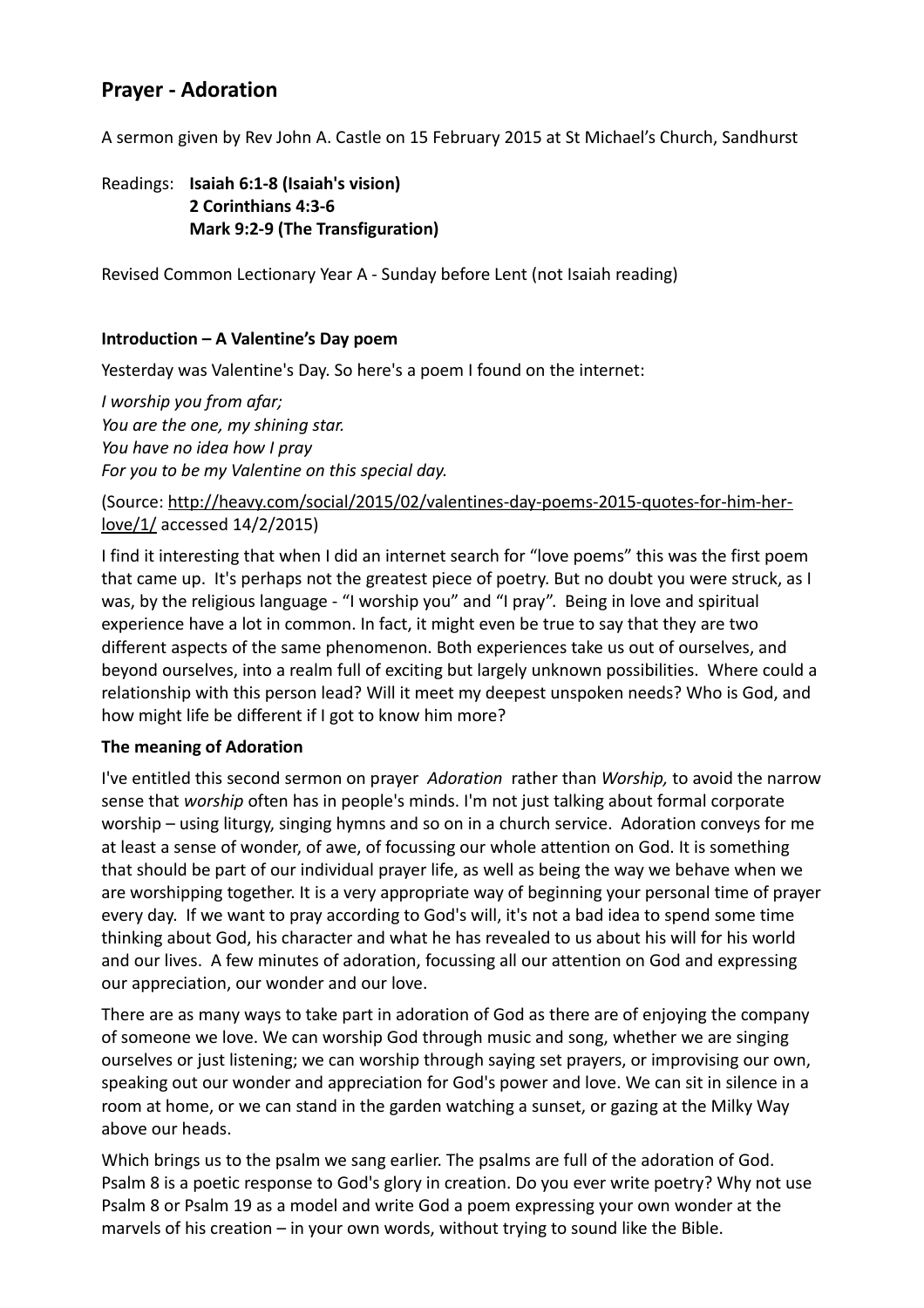## **Isaiah's vision (Isaiah 6:1-8)**

In our Old Testament reading today we heard Isaiah recounting his vision of God in the Temple. The way I read it, Isaiah was already in the Temple when he had the vision. In other words, he was already in the right place to meet with God, and God took the opportunity to meet with Isaiah. As Isaiah sees God lifted up on his throne, he becomes aware of the seraphim, fiery angelic beings, worshipping the Lord and crying out to each other "Holy, holy, holy is the Lord Almighty; the whole earth is full of his glory". Isaiah is overcome with a sense of God's purity and holiness, and feels deeply unworthy to be in the presence of such holiness. It is a common experience of those who draw near to God that they become more deeply aware of their own smallness and inadequacy.

But God's response to Isaiah is to send one of the seraphim with a burning coal to symbolically cleanse him. As we come to the altar today, we say *Lord, I am not worthy to receive you, but only say the word and I shall be healed.* At Holy Communion Jesus invites us to come near, not because we have somehow managed to deserve his love, but because he has voluntarily paid the price for our sin himself, a price *we* could never pay.

As Isaiah received the cleansing from the seraph, he heard God asking a question, "Whom shall I send, and who will go for us?" His response was "Here am I, send me". Let us not think that spending time in worship is just about making us feel better. When we truly meet with God in this way, it will always result in our will being more aligned with his will, and that could result in us going out to live differently, to be his ambassadors to the world around us.

# **The Transfiguration (Mark 9:2-9)**

Our Gospel reading today tells of another vision or mystical experience. Peter, James and John were Jesus' three closest disciples. It was these three that Jesus had taken with him when he raised Jairus's daughter from the dead. Later he would ask the same three to stay awake with him in the Garden of Gethsemane while he wrestled in prayer with the terrible fate that awaited him on the Cross the next day.

This scene takes place in Galilee, just before Jesus begins his final journey to Jerusalem where he knows he will be arrested and crucified. The story has been set in the Lectionary for today, the last Sunday before Lent, to remind us that Lent is a journey towards Holy Week and Easter. Jesus knows he is about to face betrayal and suffering, and he goes away from the crowd to meet with the two representatives of God's work in the past, Moses and Elijah. Between them they represent all of God's revelation to his people Israel – Moses representing the Law and Elijah the Prophets. Personally, I think the main reason Jesus goes up the mountain is for his own sake – as a human being he needs to be recharged and refocussed for this most difficult part of his mission.

But Jesus is also aware of the needs of his three key leaders. The glimpse of him in his divine glory which they see at the Transfiguration will help them later to make sense of the seemingly senseless tragedy of Jesus' sudden and violent death. And as they reflect later on this experience of seeing Jesus with Moses and Elijah they will understand that Jesus mission was to bring to fulfilment the plan that God had already been revealing through the Law and the Prophets.

Adoration can have a similar function for us. Spending time alone with Jesus can lead to a fuller revelation of who he is, and to new insights about God's purposes for the world.

# **The Fear of the Lord**

Perhaps before I finish I should comment about one feature which we see both in the vision of Isaiah and the Transfiguration. Isaiah's response to seeing the majesty of Almighty God was to be greatly afraid. So too were the three disciples when they saw Jesus in his heavenly glory.